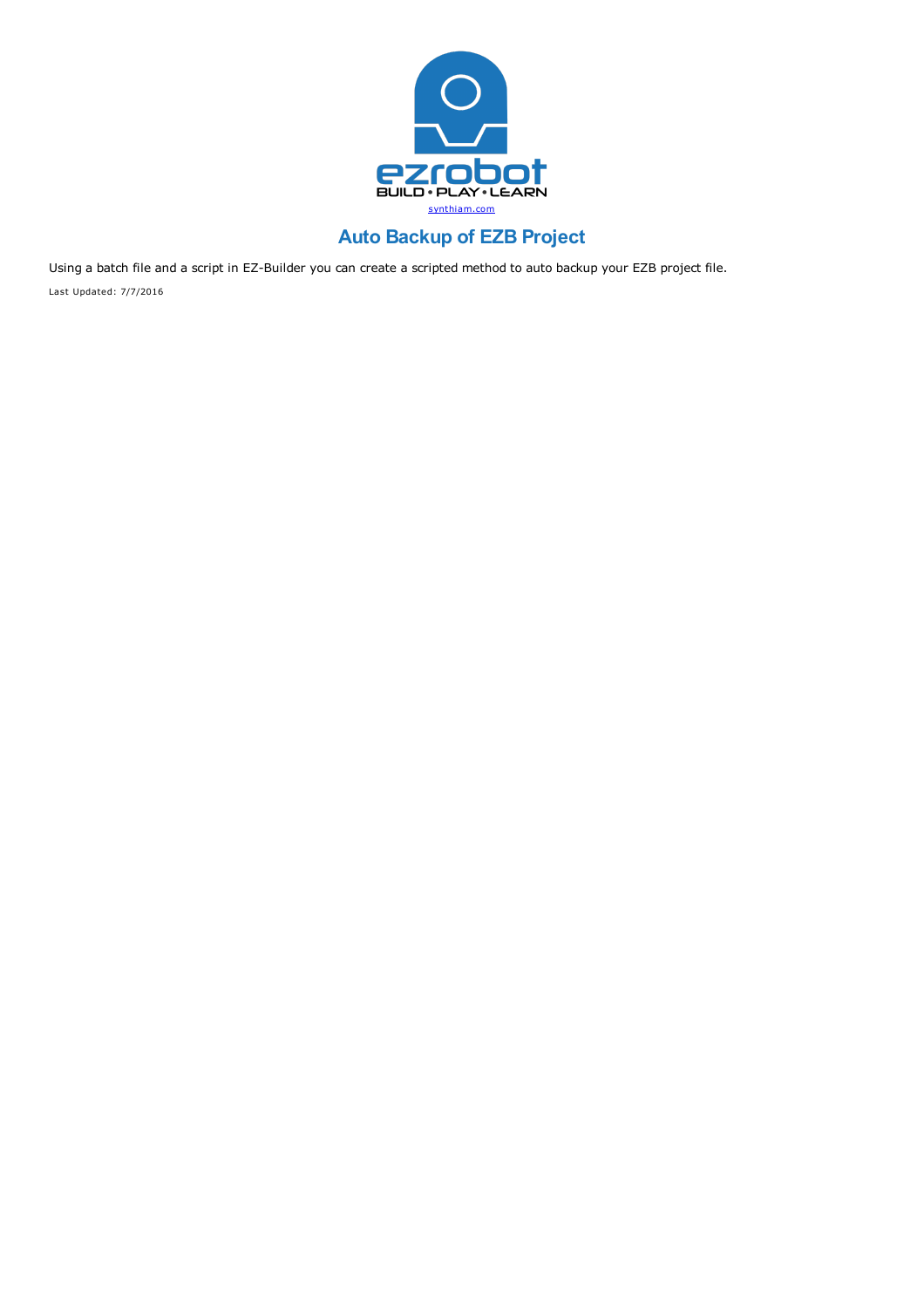**What is a batch file?** It's an old school Windows/DOS method of scripting processes for everything from deleting files, copying files, creating files, opening or closing programs, etc can be scripted in a batch file.

It's a throw back to the days when DOS was used on IBM computer systems before the graphics user interface of Windows. Nearly anything you can do via typing commands in a Windows Command (cmd) terminal you can script in a batch file. It's still useful today to do many things on a modern Windows computer.

**To Create a Batch File:**<br>Create a new text (.txt) document on your desktop. Double click the file â€" it should be blank inside. Now, go to file, save as, and in the "Save As†window, input a name for your ,bat file and then add a ".bat" to the end of the file name (without the quotes).

Because I have several batch files my EZ-Robot projects use, I keep all of mine in one folder where my EZ-Robot projects are:<br>C:\Users\YourName\Documents\EZ-Builder\My Projects\BatchFiles

But you can keep your .bat files anywhere you want. Just make sure you know the path.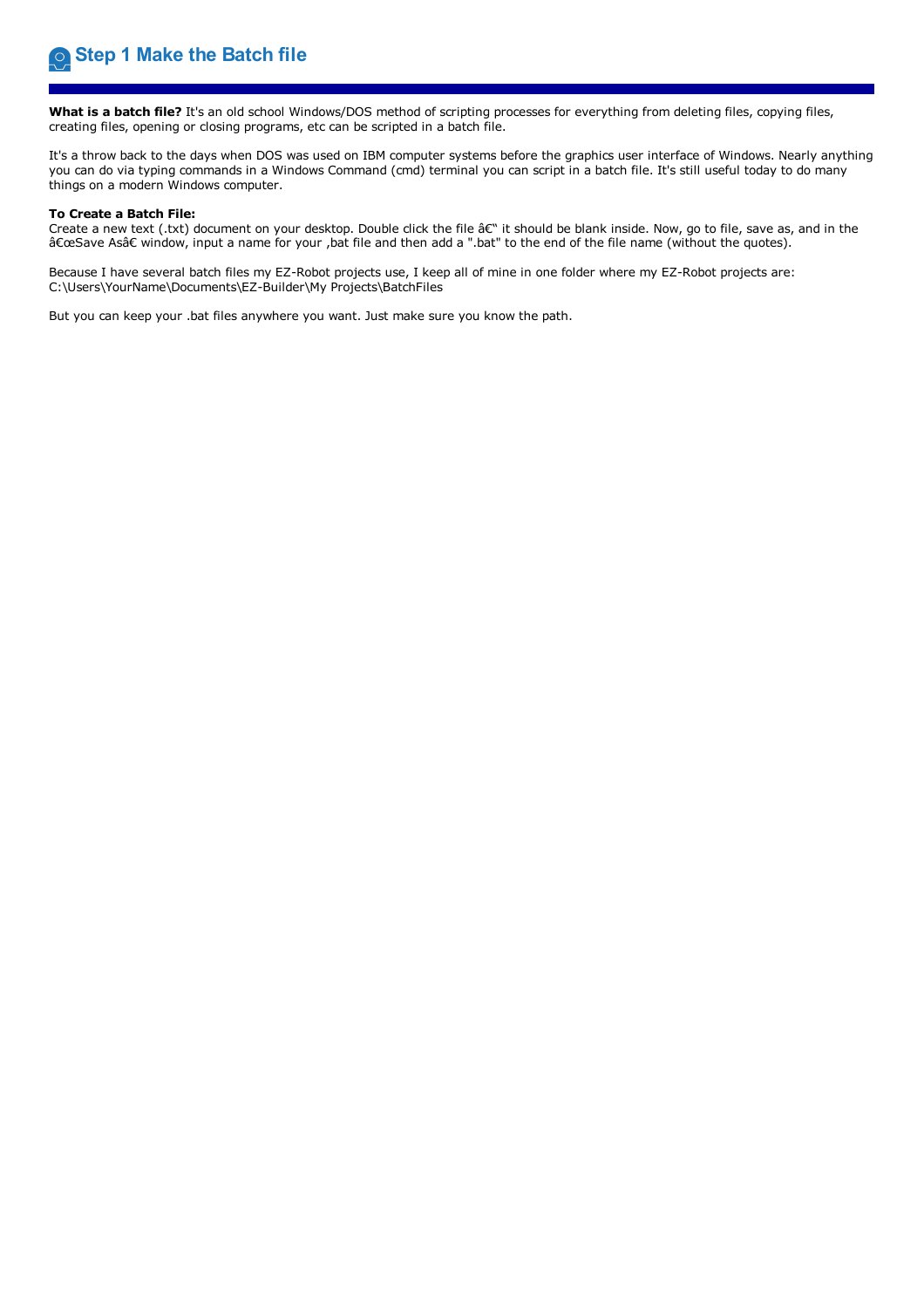Open your batch file if you need by right clicking on it and select edit. This will open the batch file in Notepad application. Next, enter the following code in the batch file:

## **(NOTE This is NOT EZ-Script CODE!!!!!!!!)**

**Code:**

```
REM actual code:
xcopy /s "C:\Users\YourName\Documents\EZ-Builder\My Projects\YourProject.EZB" "C:\Users\YourName\Desktop\YourBackUpLocation\BackUp"
ren "C:\Users\YourName\Desktop\YourBackUpLocation\BackUp\YourProject.EZB" "YourProject.EZB - %date:/=-% %time::=-% .ezb
```
This is a general batch file code, you'll need to modify the path and files names to match your project and folder path needs.

### **Breaking the code down:**

REM - mean that is a remark and is not runnable code, much like # is used to make comments in EZ-Builder scripts.

**xcopy /s** - is the command to copy the path/filename -to- path for the copied file

**ren** - is the command to rename. This renames the file we copied and adds a date and time stamp. If we did not rename our file we copied, each new copy would copy over the old file, which is not always desirable.

Once your code is entered, save the file and close it. At this point you can actually double click on the .bat batch file and it should run and create a renamed copy of your file in the folder path you specified. Try it and make sure it works. If not, recheck the code in the .bat batch file.